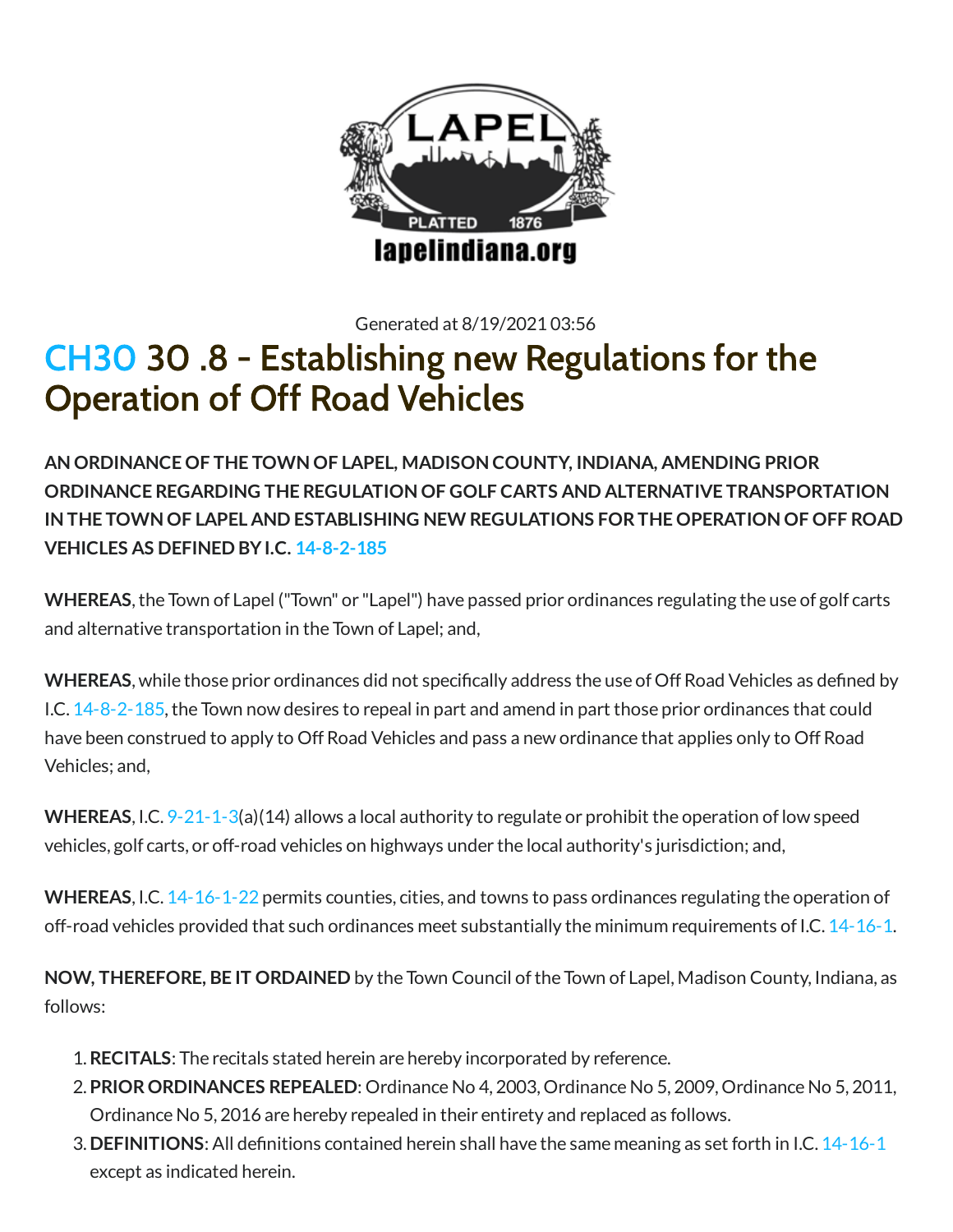- a. "Alcoholic Beverage": The term "alcoholic beverage" as defined in I.C.  $14-16-1-1.5$  "has the meaning set forth in I.C.
- $b.$  "Operate": The term "operate" as defined in I.C.  $[[14-16-1-4"$  target="ic">7.1-1-3-5."
- c. "Operate": The term "operate" as defined in I.C.  $[14-16-1-4$  means "to (1) ride in or on; and (2) be in actual physical control of the operation of; a vehicle."
- d. "Operator": The term "operator" as defined in I.C.  $14-16-1-5$  means "an individual who: (1) operates; or (2) in in actual physical control of; an off-road vehicle or a snowmobile."
- e. "Owner": The term "owner" as defined in I.C.  $14-16-1-6$  means "a person, othat than a lienholder, who: (1) has the property in or title to: and (2) is entitled to the use or possession of: an off-road vehicle or a snowmobile."
- f. "Vehicle": The term "vehicle" as defined in I.C.  $14$ -16-1-7 means "an off-road vehicle or snowmobile." i. Off Road Vehicle is more precisely defined in IC  $14-8-2-185$ ;
	- ii. For purposes of this Ordinance, the term "Vehicle" shall include Vehicles with four or more tires that has side-by-side seating. The term Vehicle does not include snowmobiles, quads, and three wheelers. Snowmobiles, quads, and three wheelers are specifically excluded from the provisions ofthis Ordinance and are prohibited from operation in the Town.

## 4.**REGISTRATION**

- a.All Vehicles must be registered pursuant to I.C. [9-18.1-14-1](http://www.lapelindiana.org/indiana_code.asp?what=9-18.1-14-1)
- b. In addition, any owner of a Vehicle desiring to operate the same on Town streets must annually register the Off-Road Vehicle with the Lapel Police Department ("LPD" or "Police Department").
- c. The Lapel Police Department is charged with the responsibility ofinspecting and registering the Vehicle to ensure the Vehicle is in compliance with State law and the requirements set forth in this Ordinance. The Police Department shall also maintain records ofthe inspection and registration for the Vehicle.
- d. Inspections must be completed annually and will expire on June 30th of every calendar year.
- e. Inspections can be conducted by contacting the Lapel Police Department for an appointment.
- f. Upon registration and inspection oftheVehicle,the owner of said Vehicle shall receive an inspection sticker if the Vehicle passes inspection. The inspection sticker shall be placed and displayed at all times on the outside of the windshield on the lower passenger side of the Vehicle
- g. Inspection stickers shall not be transferred to another person.
- h. The cost of the registration and inspection fee is \$50.00 per Vehicle.
- i. All fees from the registration and inspections of Vehicle shall be deposited in the Law Enforcement Continuing Education fund.
- 5. **INSURANCE**: The owner of any registered Vehicle who operates theVehicle on any Town roadway or highway shall maintain recreational vehicle insurance with a minimum amount of twenty-five thousand dollars (\$25,000) for bodily injury to or the death of one (1) individual, fty thousand dollars (\$50,000) for bodily injury to or the death of two  $(2)$  or more individuals in any one  $(1)$  accident, and twenty-five thousand dollars (\$25,000) for damage to or the destruction of property in one (1) accident.
- 6. **AGE REQUIREMENT**: No children under three (3) years of age shall be permitted to ride in a Vehicle.
- 7. **LICENSE REQUIREMENT**: The operation of a Vehicle on a public highway in Indiana without a valid motor vehicle driver's license is prohibited by I.C.  $14-16-1-20(c)$  $14-16-1-20(c)$ .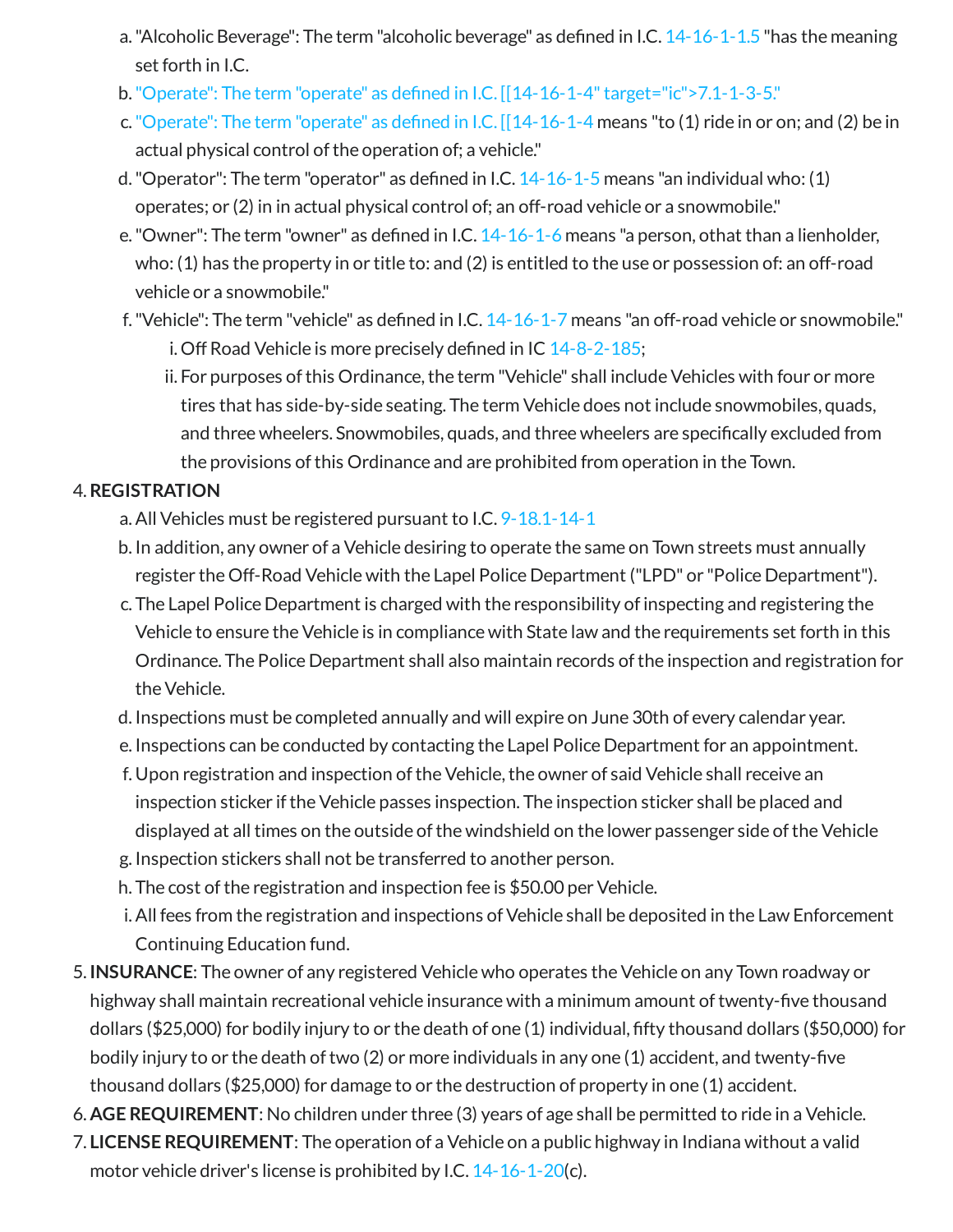- 8. **LIGHTS**: Pursuant to I.C. [14-16-1-21\(](http://www.lapelindiana.org/indiana_code.asp?what=14-16-1-21)a) A Vehicle may not be operated between sunset and sunrise unless the Vehicle has at least one (1) headlight and one (1) taillight.
- 9. **BRAKES**: Pursuant to I.C. [14-16-1-21\(](http://www.lapelindiana.org/indiana_code.asp?what=14-16-1-21)b), a Vehicle may not be iperated at any time unless the vehicle has adequate brakes capable of producing deceleration at fourteen (14) feet a second on level ground at a speend of twenty (20) miles per hour

#### 10. **HELMETS**:

- a. Pursuant to I.C. [14-16-1-33](http://www.lapelindiana.org/indiana_code.asp?what=14-16-1-33), a person who is: (1) the owner of an off-road vehicle; (2) in possession of an off-road vehicle; or (3) entitled to the possession of an off-road vehicle, whether by reason of legal title, lease, license, rental arrangement, lease with option to purchase, contract of conditional sale, or otherwise; may not knowingly authorize or permit an individual less than eighteen (18) years of age to operate the off-road vehicle in violation if I.C. [9-18.1-14-11.](http://www.lapelindiana.org/indiana_code.asp?what=9-18.1-14-11)
- b. Pursuant to I.C. [9-18.1-14-11,](http://www.lapelindiana.org/indiana_code.asp?what=9-18.1-14-11) an individual less than eighteen (18) years of age who is operating or riding on an off-road vehicle shall wear a helmet that meets the standards established by the United States Department of Transportation under 49CFT 571.218 as in effect January 1, 1979. (b) An individual who violates this section commits a Class C infraction.

### 11. **DESIGNATED ROADS AND STATE HIGHWAYS**:

- a.Vehicles may not be operated on state [highways](http://www.lapelindiana.org/indiana_code.asp?what=14-16-1-20) except as provided herein or pursuant to I.C. 14- 16-1-20.
- b.Vehicles may be operated on roadways within the Town.
- c. The Lapel Town Council may prohibt the use of Vehicles on roads, street, highways that are under the jurisdiction of the Town of Lapel if the operation of Vehicles poses a danger. This Ordinance shall be amended from time to time to include those roads deemed unsuitable for their use.
- 12. **PASSENGERS**: The maximum number of persons in a Vehicle will be limited by the requirements set by the manufacturer. Each occupant must be in a seat and must wear a seatbelt.
- 13. **SIDEWALKS, PARKS AND WALKING PATHS**: Vehicles shall not be operated on sidewals, walking paths, or in any Town park.

### 14.**RESTRICTIONS AND EXCEPTIONS**:

- a. Pursuant to I.C.  $14-16-1-23(a)$  $14-16-1-23(a)$ , an individual shall not operate a vehicle under any of the following conditions:
	- i.At a rate of speed greater than is reasonable and proper having due regard for existing conditions or in a manner that unnecessarily endangers the person or property of another.
		- i. For purposes of this Ordinance, the Town hereby limits the speed at which a Vehicle may be operated at thirty (30) miles an hour or the posted speed limit, whichever is less.

ii.While:

i. under the influence of an alcoholic beverage; or

ii. unlawfully under the influence of a narcotic or other habit forming or dangerous depressant or stimulant durg.

- iii. During the hours from thirty (30) minutes after sunset to thirty (30) minutes before sunrise without displaying a lighted headlight and a lighted taillight.
- iv. In a forest nursery, a planting area, or public land posted or reasonably identified as an area of forest or plant reproduction and when growing stock may be damaged.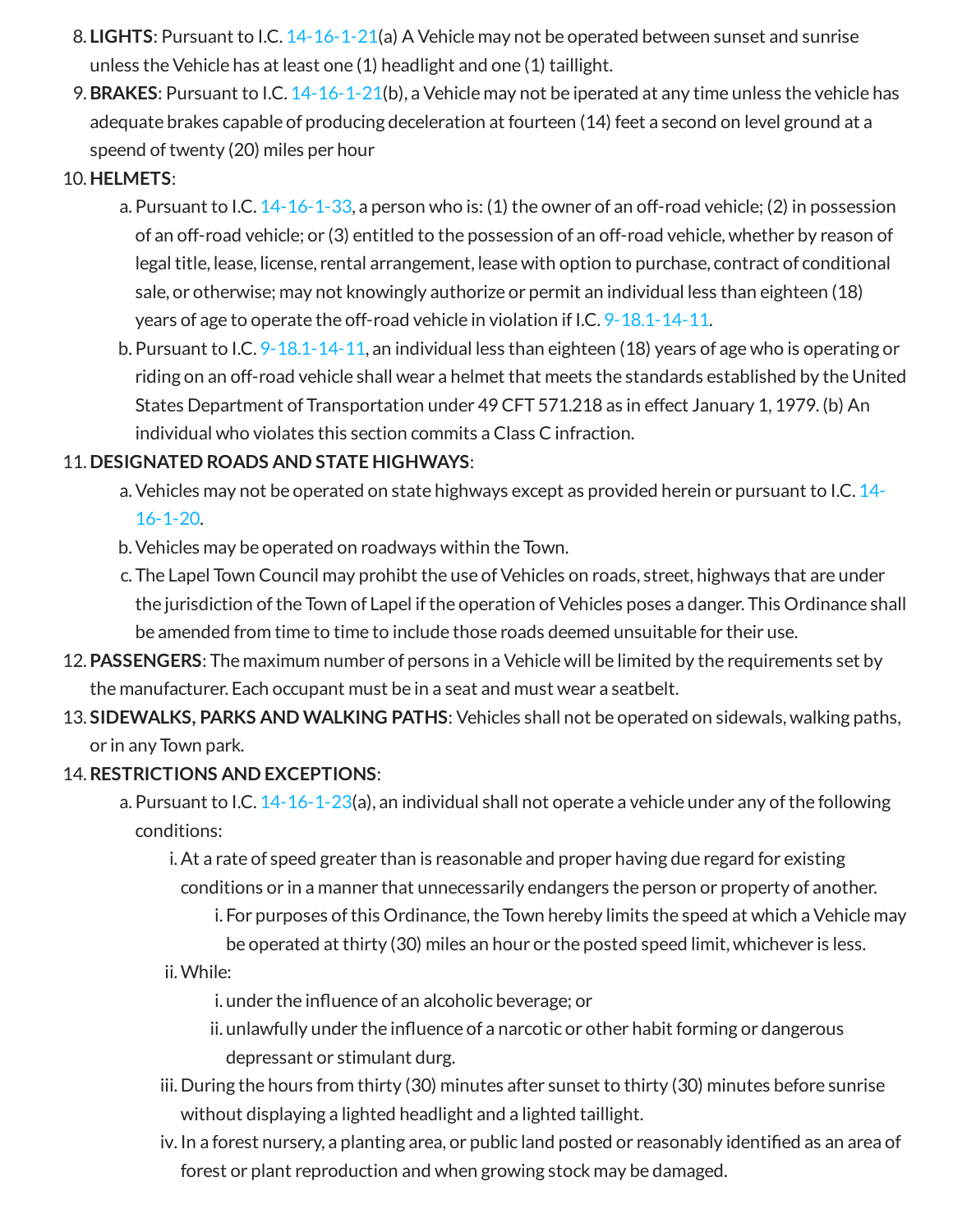- v. On the frozen surface of public waters within:
	- i. one hundred (100) feet of an individual not in or upon a vehicle; or
	- ii. one hundred (100) feet of a fishing shanty or shelter; except at a speed of not more than five  $(5)$  miles per hour.
- vi. Unless the vehicle is equipped with a muffler in good working order and in constant operation to prevent excessive or unusual noise and annoying smoke.
- vii.Within one hundred (100) feet of a dwelling between midnight and 6:00am, except on the individuals own property or property under the individuals control or as an invited guest.
- viii. On any property without the consent of the landowner or tenant.
	- ix. While transporting on or in the vehicle a firearm, unless the firearm is:
		- i. unloaded; and

ii. securely encased or equipped with and made inoperative by a manufactured key locked trigger housing mechanism.

- x. On or across a cemetery or burial ground.
- xi.Within one hundred (100) feet of a slide, ski, or skating area, except for the purpose of servicing the area.
- xii. On a railroad track or railroad right-of-way, except railroad personnel in the performance of duties.
- xiii. In or upon a flowing river, stream, or creek, except for the purpose of crossing by the shortest possible route, unless the river, stream, or creek is of sufficient water depth to permit movement by flotation of the vehicle at all times.
- xiv.An individual shall not operate a vehicle while a bow is present in or on the vehicle ifthe nock of an arrow is in position on the string of the bow.
- b. The exceptions, as contained in I.C. [14-16-1-23\(](http://www.lapelindiana.org/indiana_code.asp?what=14-16-1-23)b), apply herein.
- 15. HOURS OF OPERATION: The hours of operation allowed for Vehicles are from 6:00am to 11:00pm.

## 16. **EXCLUSIONS**:

- a. This Ordinance shall not apply to any Vehicles owned by the Town and used by the Town for official Town business.
- b. This Ordinance shall not apply to Vehicles being operated in a parade or other function sanctioned and authorized by the Town.
- c. This Ordinance does not rescind, repeal, or otherwise amend Ordinance 4, 2011 regarding the procedures for the use of golf carts during the Lapel Village Fair. Ordinance 4, 2011 remains in full force and effect.

### 17. **VIOLATIONS/PENALTIES**:

- a. Any person who violates this Ordinance shall be fined up to an in an amount not to exceed \$250.00
- b. Monites collected for a violation ofthis Ordinance shall be deposited into the Town's general fund pursuant to Indiana Code I.C. [9-21-1-3.3](http://www.lapelindiana.org/indiana_code.asp?what=9-21-1-3.3).
- 18. CONFLICT WITH STATE LAW: No provision of this Ordinance is intended to conflict with or supersede state law.
- 19. **SEVERABILITY/VALIDITY**: If any provision ofthis Ordinance shall be held to be invalid or unenforceable, that determination shall not affect the remaining provisions ofthis Ordinance and such remaining